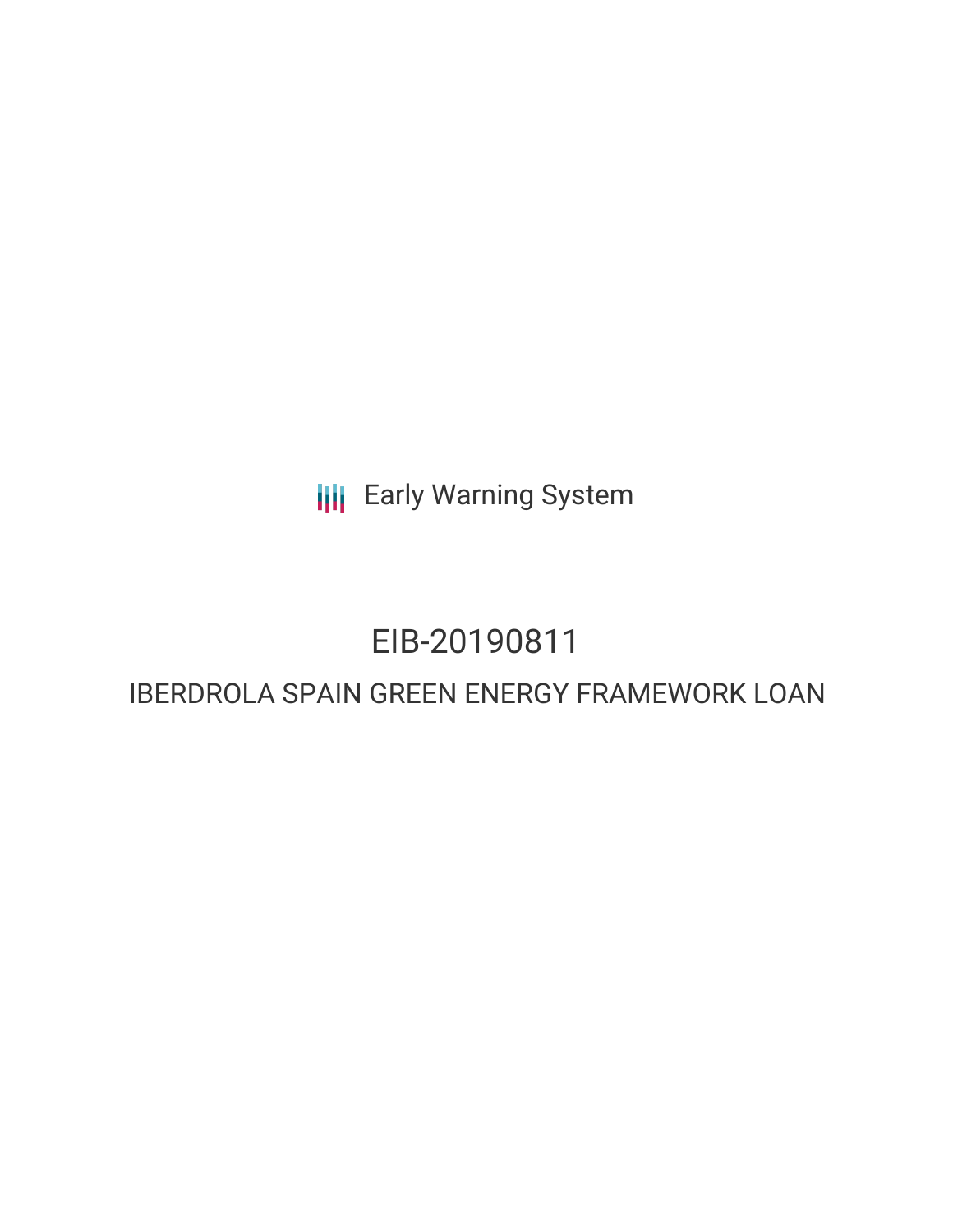

### **Quick Facts**

| <b>Countries</b>               | Spain                          |
|--------------------------------|--------------------------------|
| <b>Financial Institutions</b>  | European Investment Bank (EIB) |
| <b>Status</b>                  | Approved                       |
| <b>Bank Risk Rating</b>        | U                              |
| <b>Voting Date</b>             | 2020-07-06                     |
| <b>Borrower</b>                | <b>IBERDROLA SA</b>            |
| <b>Sectors</b>                 | Energy                         |
| <b>Investment Type(s)</b>      | Loan                           |
| <b>Investment Amount (USD)</b> | \$678.87 million               |
| <b>Loan Amount (USD)</b>       | \$678.87 million               |
| <b>Project Cost (USD)</b>      | \$1,511.62 million             |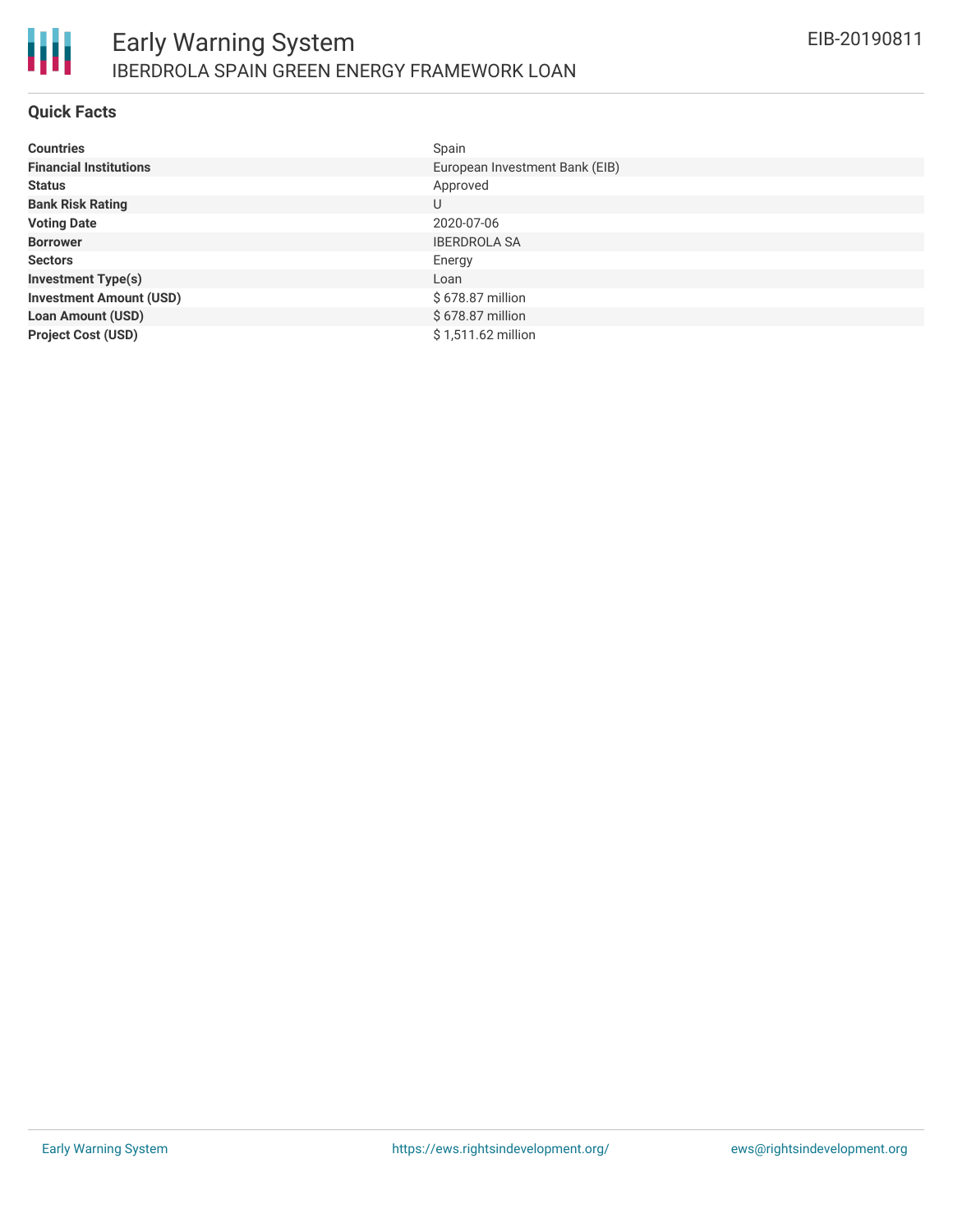

## **Project Description**

The project consists of a framework loan to finance several renewable energy generation plants across Spain, including several convergence regions.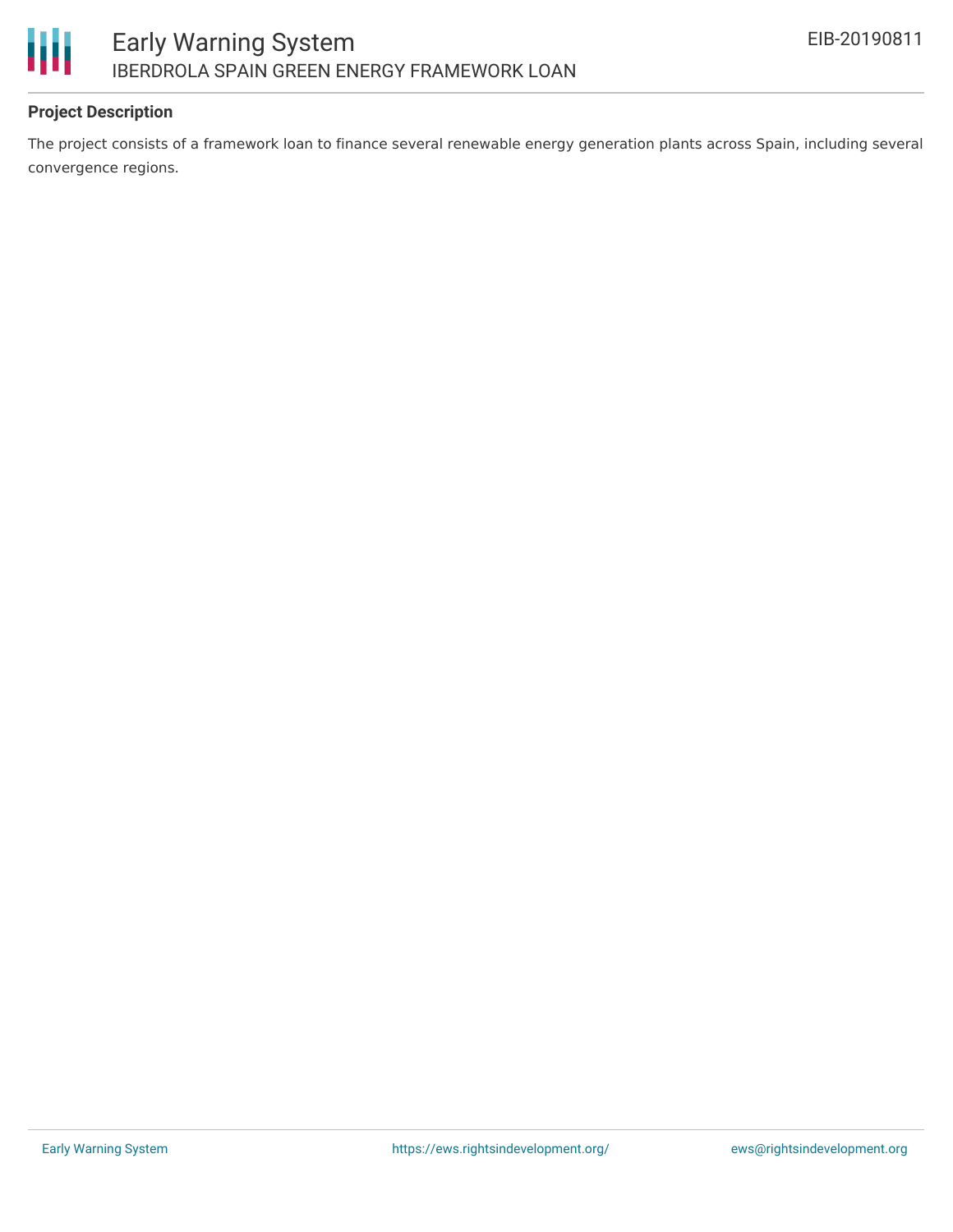# 朋

## **Investment Description**

European Investment Bank (EIB)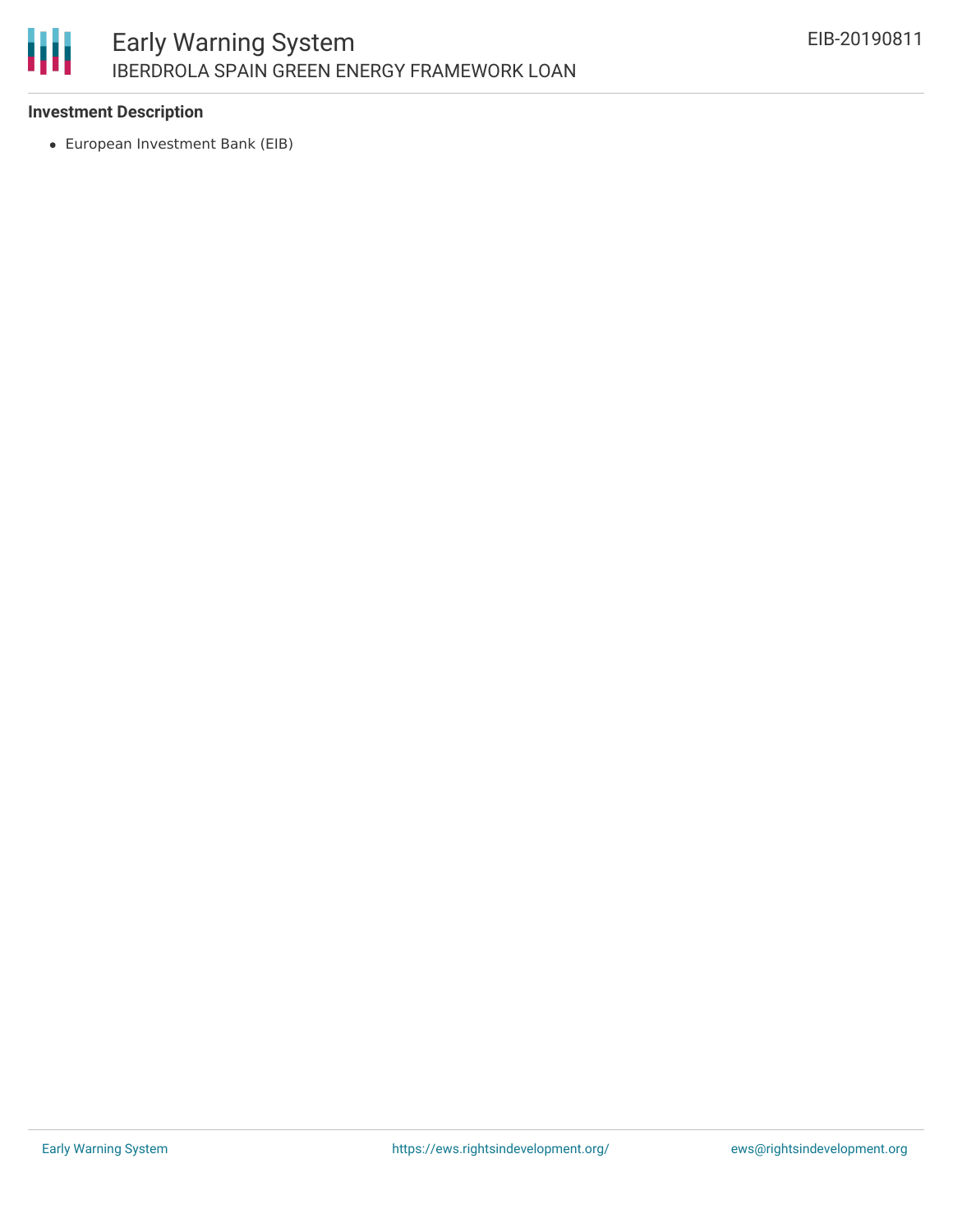

## 冊

## Early Warning System IBERDROLA SPAIN GREEN ENERGY FRAMEWORK LOAN

| <b>Private Actor 1</b>   | <b>Private Actor</b><br>Role | <b>Private Actor</b><br>Sector | <b>Relation</b>          | <b>Private Actor 2</b> | <b>Private Actor</b><br>2 Role | <b>Private Actor</b><br>2 Sector |  |
|--------------------------|------------------------------|--------------------------------|--------------------------|------------------------|--------------------------------|----------------------------------|--|
| $\overline{\phantom{0}}$ | $\overline{\phantom{a}}$     | -                              | $\overline{\phantom{a}}$ | Iberdrola SA           | Client                         |                                  |  |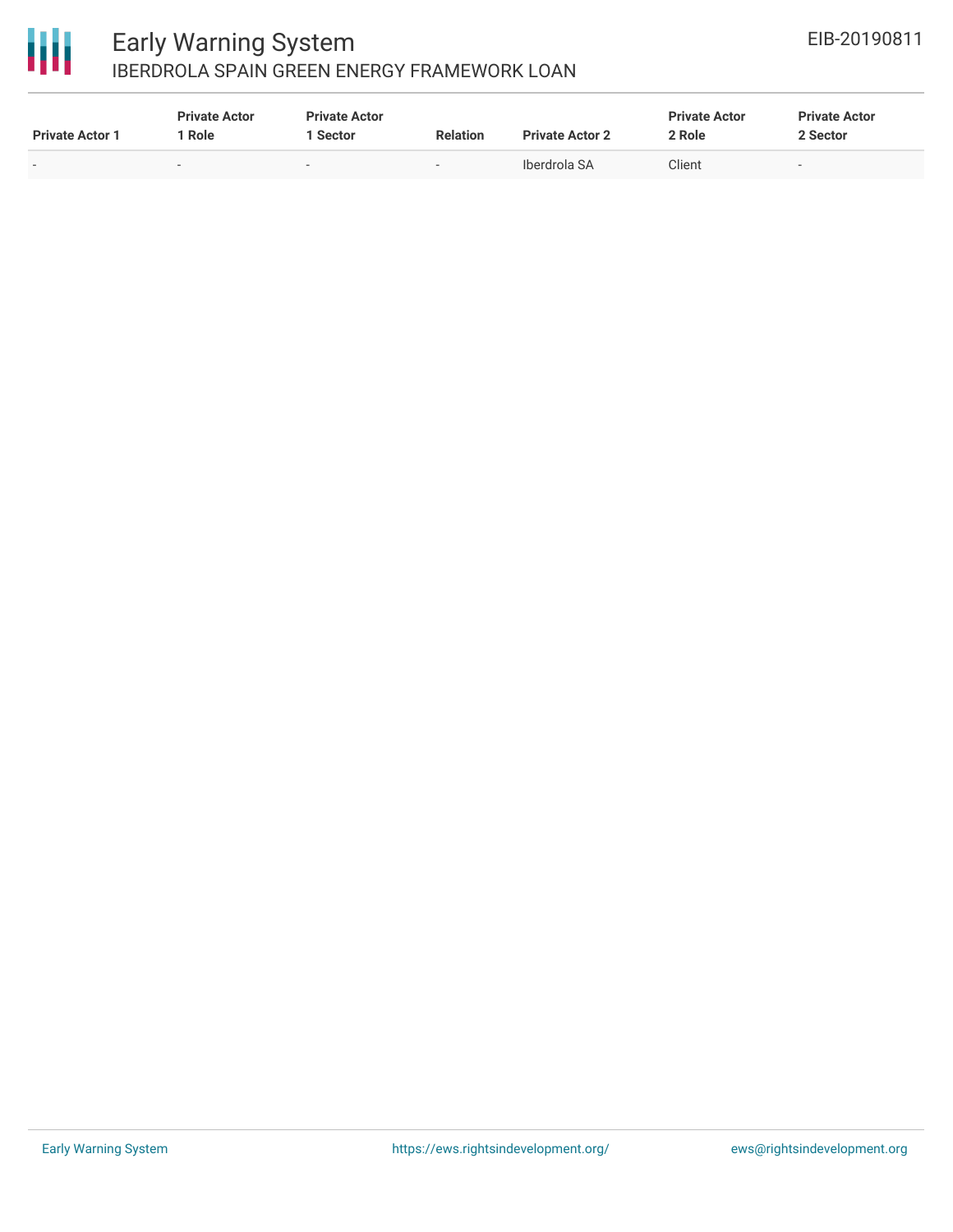## **Contact Information**

No contact information provided at the time of disclosure.

#### **ACCESS TO INFORMATION**

You can submit an information request for project information at: https://www.eib.org/en/infocentre/registers/requestform/request-form-default.htm

### **ACCOUNTABILITY MECHANISM OF EIB**

The EIB Complaints Mechanism is designed to facilitate and handle complaints against the EIB by individuals, organizations or corporations affected by EIB activities. When exercising the right to lodge a complaint against the EIB, any member of the public has access to a two-tier procedure, one internal - the Complaints Mechanism Office - and one external - the European Ombudsman. A complaint can be lodged via a written communication addressed to the Secretary General of the EIB, via email to the dedicated email address complaints@eib.org, by completing the online complaint form available at the following address: http://www.eib.org/complaints/form, via fax or delivered directly to the EIB Complaints Mechanism Division, any EIB local representation office or any EIB staff. For further details, check:

http://www.eib.org/attachments/strategies/complaints\_mechanism\_policy\_en.pdf

When dissatisfied with a complaint to the EIB Complaints Mechanism, citizens can then turn towards the European Ombudsman. A memorandum of Understanding has been signed between the EIB and the European Ombudsman establishes that citizens (even outside of the EU if the Ombudsman finds their complaint justified) can turn towards the Ombudsman on issues related to 'maladministration' by the EIB. Note that before going to the Ombudsman, an attempt must be made to resolve the case by contacting the EIB. In addition, the complaint must be made within two years of the date when the facts on which your complaint is based became known to you. You can write to the Ombudsman in any of the languages of the European Union. Additional details, including filing requirements and complaint forms, are available at: http://www.ombudsman.europa.eu/atyourservice/interactiveguide.faces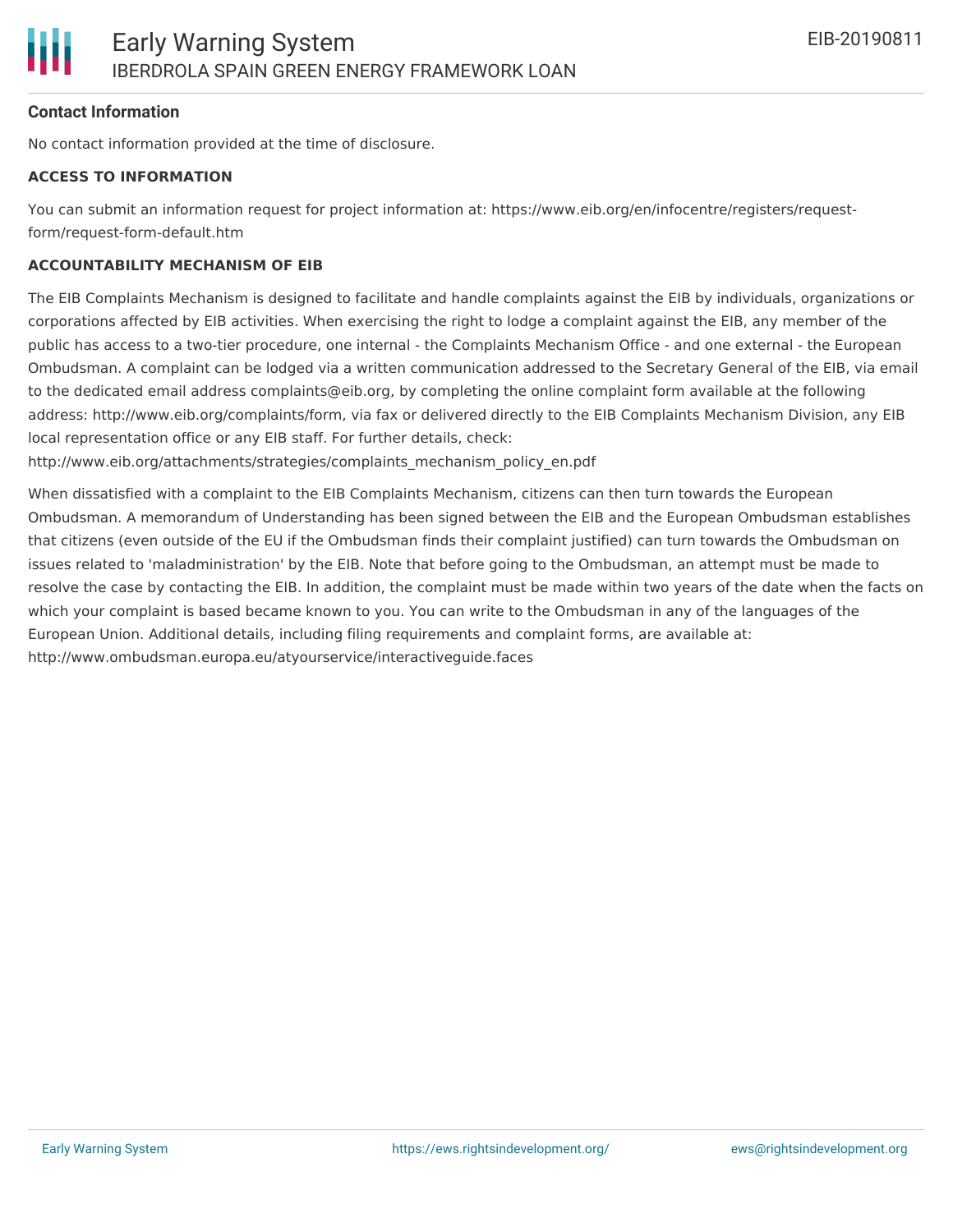

### **Bank Documents**

[Environmental](https://www.eib.org/attachments/registers/130277028.pdf) and Social Data Sheet (ESDS)